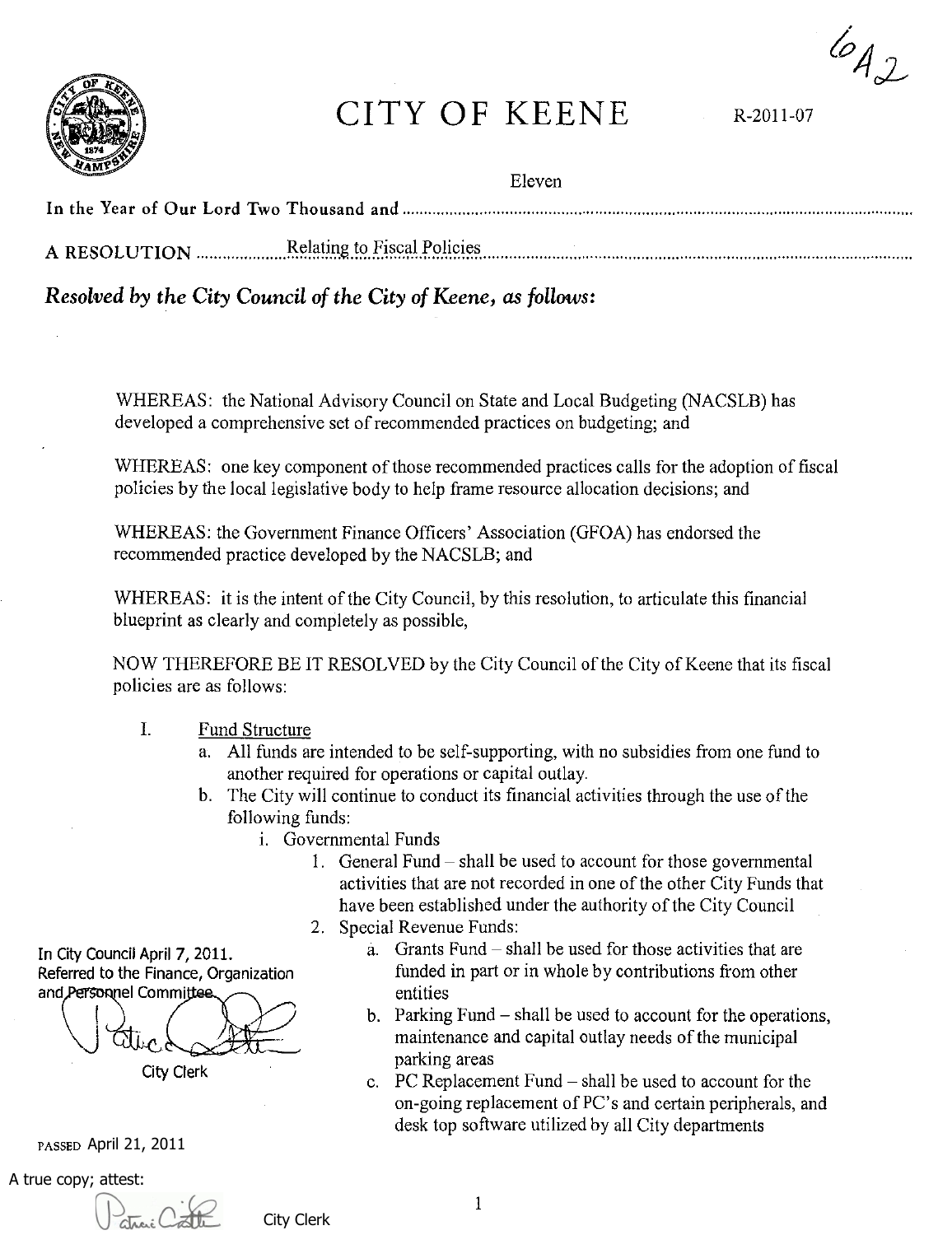- d. Solid Waste Fund shall be used to account for the activities of the transfer and recycling operations and for post-closure costs associated with the closed landfill
- 3. Capital Projects Fund shall be used to account for the capital projects funded by any of the governmental funds
- ii. Proprietary Funds
	- 1. Enterprise Funds
		- a. Sewer Fund shall be used to account for the operations, maintenance, and capital outlay needs of the sewer collection and treatment systems
		- b. Water Fund shall be used to account for the operations, maintenance, and capital outlay needs of the water treatment and distribution systems
	- 2. Internal Service Funds
		- a. Equipment Fund shall be used to account for the operations, maintenance and capital outlay needs of fleet services
- II. Budget
	- a. The City shall adopt appropriated budgets for the following funds
		- i. General Fund
		- ii. Parking Fund
		- iii. PC Replacement Fund
		- iv. Solid Waste Fund
		- v. Sewer Fund
		- vi. Water Fund
		- vii. Equipment Fund
	- b. All appropriated budgets shall be adopted annually.
	- c. All appropriations for annual operating budgets (exclusive of capital projects) shall lapse at fiscal year end unless encumbered by a City of Keene purchase order that is recorded in the Finance Department computer system on or before June  $30<sup>th</sup>$  of any year, or as authorized by the City Manager in writing, on a caseby-case basis. Those encumbrances shall be reported to the City Council in an informational memorandum by July 15 of every year.
	- d. The City Council shall be presented with a budget for each of the funds that have an appropriated budget annually, and each shall be balanced.
	- e. The budget document shall provide projections of revenues and expenditures/expenses beyond the subject year.
	- f. Upon completion of any project, any residual funds shall be returned to the fund that provided the original appropriation.
	- **g. Partner City Committee** 
		- **i. For the Partner City Committee, general fund appropriations shall be acconnted for and expended separately from donations and proceeds from fund raising activities.**
		- **ii. Each year, if the city** council **approves a general fund appropriation, that amount shall be transferred into a distinct non-lapsing account. The Partner City Committee is authorized to spend this appropriation, as well as the donations and proceeds from fund raising activities, for activities associated with their purpose, as**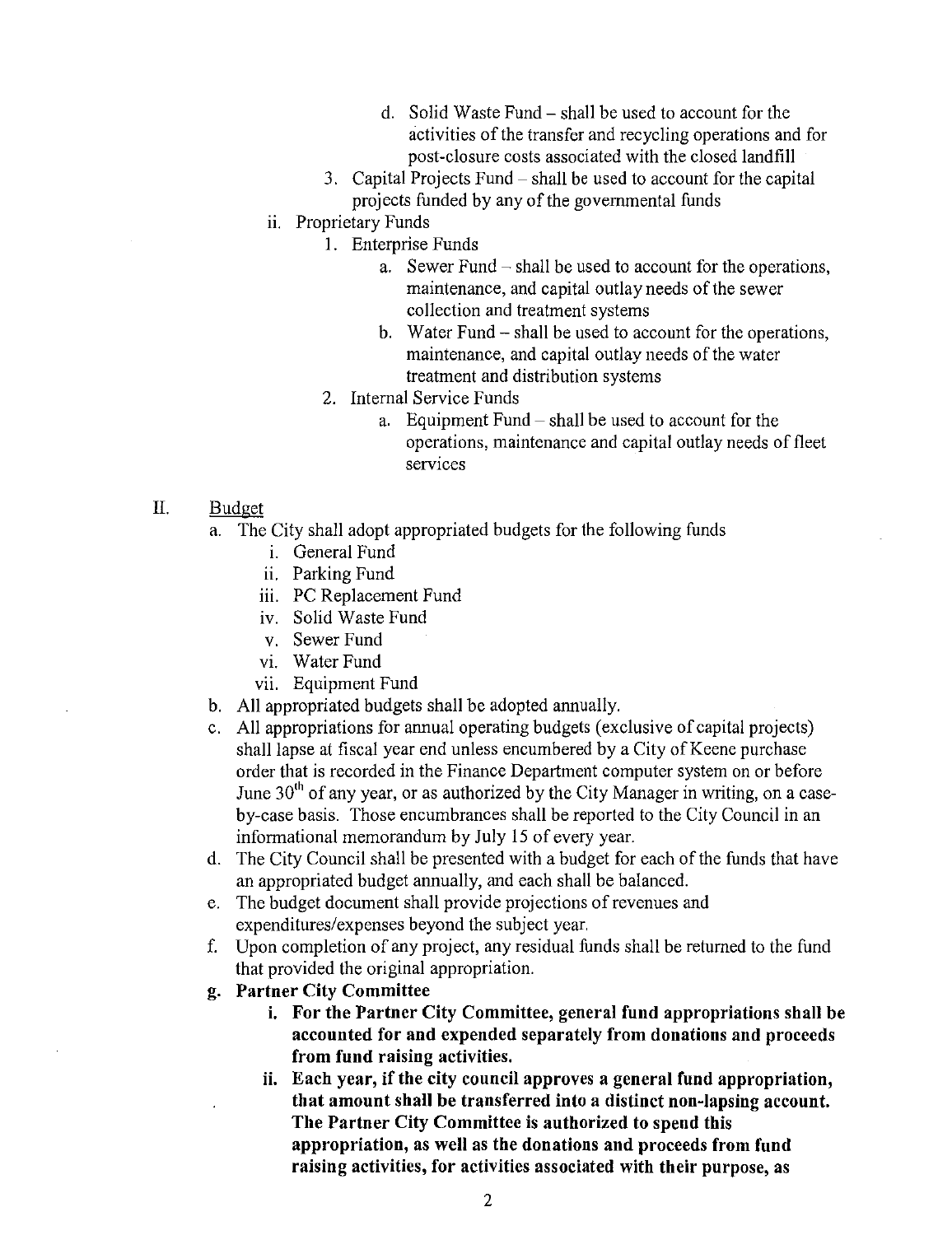defined in the city code. At year end, the balance remaining in the non-lapsing account funded by general fund appropriations shall be reviewed by city staff. To the extent that any balance remaining exceeds the total of the two most recent appropriations, the excess shall be returned to the general fund as surplus.

- III. Environmentally Preferable Purchasing. To the greatest extent possible and within budgetary constraints, the City of Keene will consider life-time costs and environmental impacts when purchasing goods and services.
	- a. Practices will be developed, implemented and adhered to that will reduce waste by increasing product efficiency and effectiveness.
	- b. Products that minimize environmental impacts, toxins, pollution, and hazards to worker and community safety will be given preference to the greatest extent practicable.
	- c. To the greatest extent possible and within budgetary constraints, the City of Keene will purchase products that:
		- 1. include recycled content,
		- ii. are durable and long-lasting,
		- iii. conserve energy and water,
		- iv. use agricultural fibers and residues,
		- v. reduce greenhouse gas emissions.
	- d. To the greatest extent possible and within budgetary constraints, the City of Keene will incorporate green building principles and practices into the planning, design, construction, management, renovation, operation, and demolition of all City facilities.

#### IV. Revenues

- a. One-time revenues. One-time revenues will only be applied toward one-time expenditures; they will not be used to finance on-going programs or services. Ongoing revenues should be equal to, or greater than, on-going expenditures.
- b. Diversity. The City will strive to diversify its revenues in order to maintain needed services during periods of declining economic activity and/or during periods of property tax pressures.
- c. Designation of Revenues.
	- 1. Each year, the City shall designate and set aside 50%, not to exceed \$100,000 annually, of the prior year's collections for the Land Use Change Tax for conservation purposes. Expenditure of funds to be made upon approval of the City Council. Balance of said sum not to exceed \$500,000.
	- ii. Direct reimbursements from other entities shall be used to offset the appropriate City expense.
	- iii. Except for the provisions stated above, or as provided otherwise by Federal or State law, or by local ordinance, no unanticipated revenues shall be designated for a specific purpose(s) unless directed by the City Council.
- d. Property Taxes.
	- 1. The City shall limit its property tax revenue increases to the Boston CPI, net of expenditures required by law, and debt service payments.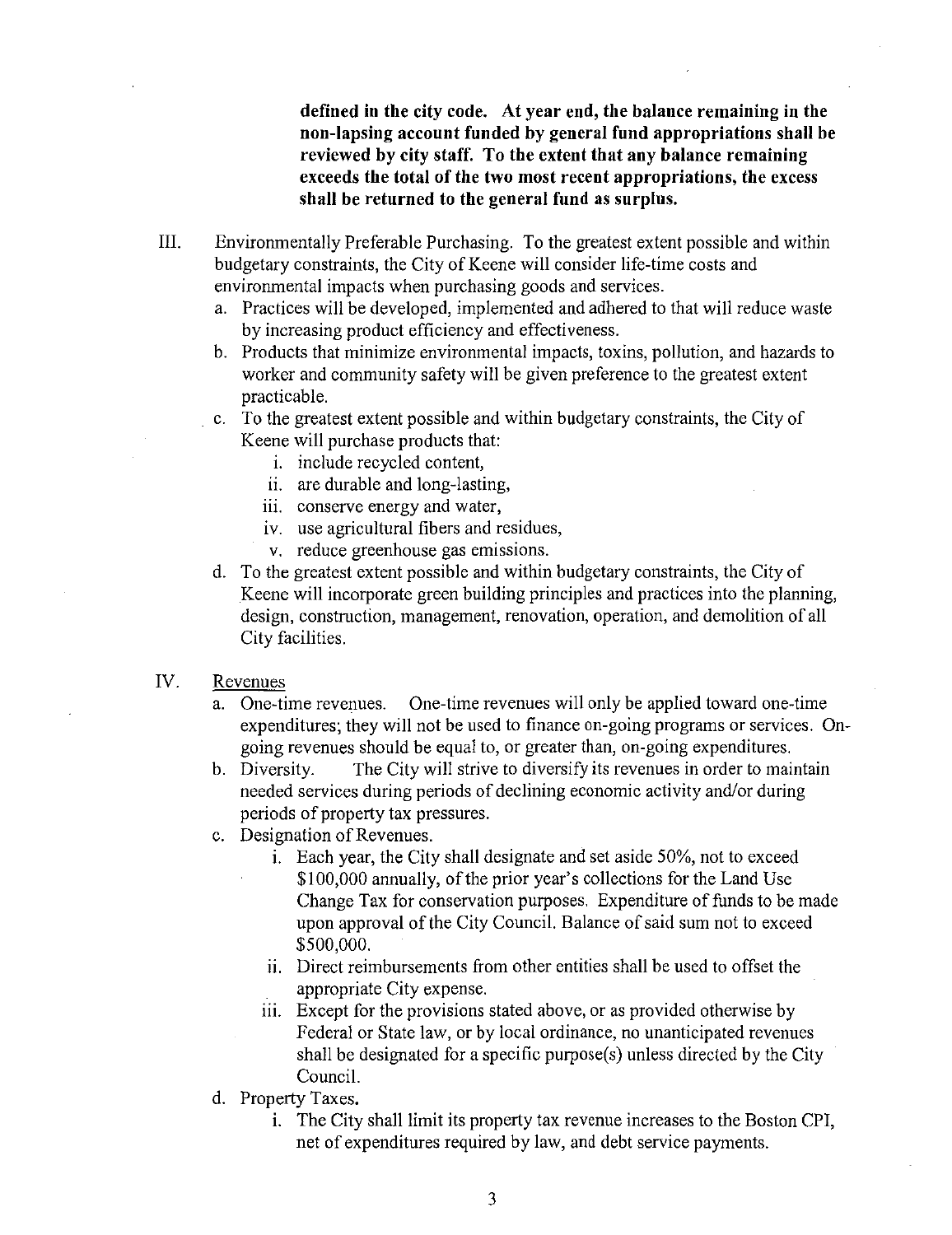- ii. Property Tax Credits and Exemptions. All exemptions and credits will be reviewed with the City Council every three years, unless there are legislative changes that cause a review to occur on a more frequent basis.
- e. Non-property tax revenues. The City will maximize the utilization of payments in lieu of taxes and user fees and charges.
- V. Fees and Charges
	- a. Certain services provided by the City of Keene will be assigned a fee or charge for the users of the service, dependent upon how the community benefits from the provision of those services.
		- 1. In the event that the benefit is community-wide, there will be no user fee or charge assessed.
		- i. In the event that the service benefits a finite and definable sector of the community, then that group will be assessed a fee or charge for provision of the service.
	- b. Cost Recovery
		- 1. Cost recovery goals should be based on the total cost of delivering the service, including direct costs, departmental administration costs, and organization-wide support costs (e.g. accounting, human resources, data processing, insurance, vehicle maintenance).
		- ii. Fees and Charges will be set at something less than full cost recovery when:
			- I. A high level of cost recovery will negatively impact the delivery of service to low-income groups.
			- 2. Collecting the fees and charges is not cost effective.
			- 3. There is no intended relationship between the amount paid and the benefit received (e.g. social service programs).
			- 4. There is no intent to limit the use of the service (e.g. access to parks and playgrounds).
			- 5. Collecting the fees would discourage compliance with regulatory requirements and adherence to said requirements is self-identified, and as such, failure to comply would not be readily detected by the City of Keene.
		- iii. Fees and Charges will be set at, or above, full cost recovery when:
			- 1. The service is also provided, or could be provided, by the private sector.
			- 2. The use of the service is discouraged (e.g. fire or police responses to false alarms).
			- 3. The service is regulatory in nature and voluntary compliance is not expected (e.g. building permits, plans review, subdivisions).
		- iv. Ambulance:
			- I. Service fees shall be set at 40% above the Medicare-determined usual and customary charge.
			- 2. A fee will be implemented for those instances when responses that involve the use of drugs or specialized services are provided, but there is no transport
			- 3. There will be no charge for responses determined by the Fire Department to be "public assists."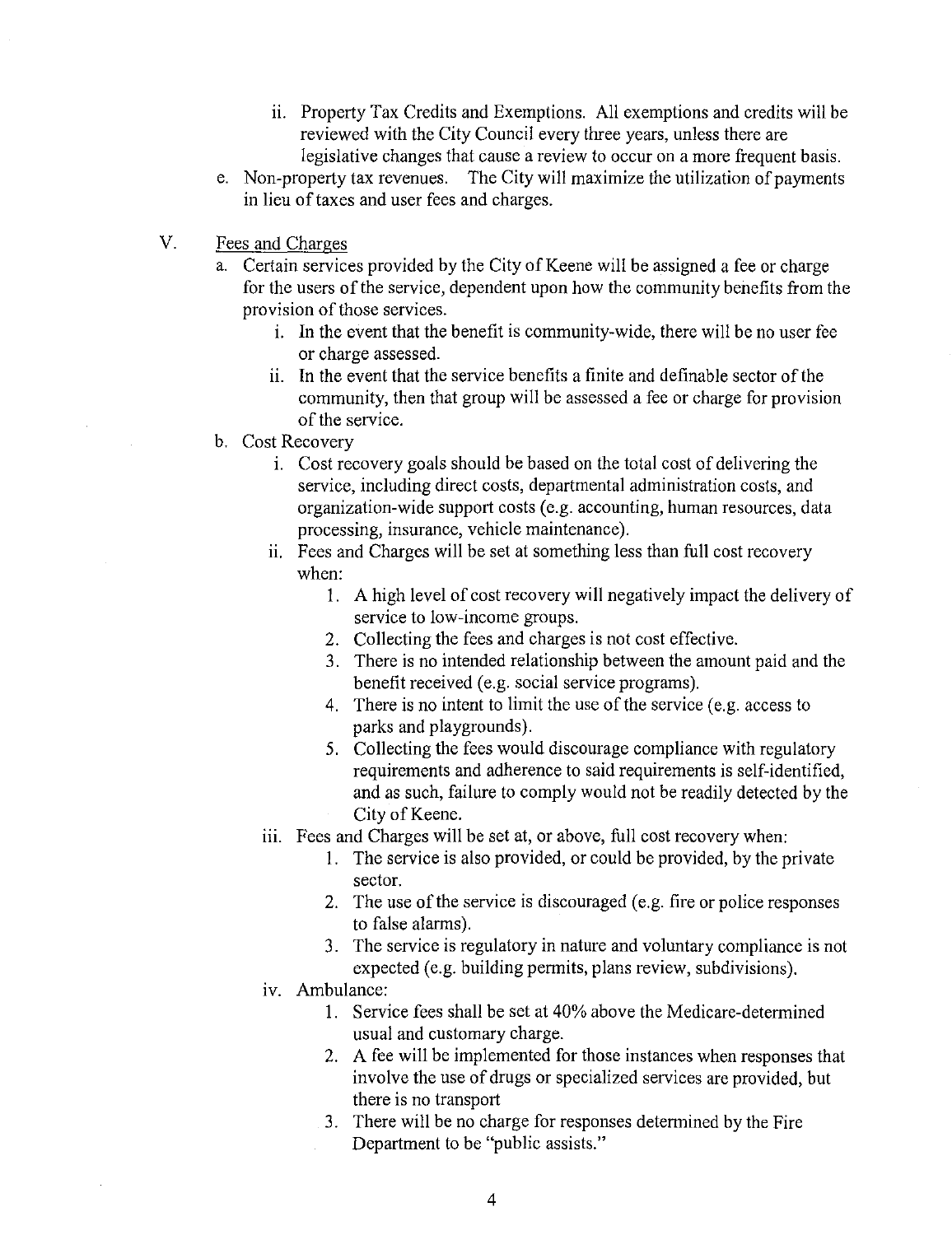- c. The method of assessing and collecting fees should be made as simple as possible in order to reduce the administrative and support costs of collection.
- d. The City will periodically utilize the services of a collection agency when all other reasonable efforts to collect fees and fines have been exhausted; fees for such services to be paid from amounts collected.
- e. Rate structures should be sensitive to the market price for comparable services in the private sector or other public sector entities.
- f. All fees and charges shall be adopted by the City Council either by ordinance, resolution or by action of a council committee.
- g. Fees and charges shall be reviewed on an on-going basis, and recommended changes brought forth to the City Council for action, to ensure that they remain appropriate and equitable.
- VI. Capital Improvement Program
	- a. The City of Keene shall prepare a capital improvement program (CIP) with a span of six years.
	- b. The CIP shall be updated annually.
	- c. The CIP will include all projects anticipated to be undertaken in the ensuing sixyear period that have an estimated cost in excess of \$20,000 and an anticipated useful life of at least five years.
	- d. The CIP shall contain revenue projections and rate impacts that support estimated operating costs as well as the proposed capital program.
	- e. Each project funding-request shall originate from a city department and shall include the following information:
		- i. A description of the project.
		- ii. A cost estimate.
		- iii. A project time line.
		- iv. A priority ranking.
		- v. An estimate of the operating budget impact.
		- VI. A reference to Community Goals.
		- vii. A reference to Master Plans.
	- f. The CIP will be reviewed by the Finance Committee of the City Council and by the Planning Board.
	- g. The CIP will be the subject of a public hearing before it is adopted.
	- h. The funding requests in the first year of the adopted CIP will be included in the next annual budget document.
	- i. Upon project completion, any residual funds shall be returned to the fund that provided the original appropriation, unless otherwise directed by the City Council.

#### VII. Debt

- a. The City of Keene will periodically incur debt to finance capital projects. All issuances of debt are subject to State of NH RSA 34 and 162-K.
- b. Debt may be issued to fund those projects with a public purpose of a lasting nature, or as otherwise allowed by state law.
- c. Debt will not be issued to provide for the payment of expenses for current maintenance and operation except as otherwise specifically provided by law
- d. The City of Keene shall not incur debt that exceeds any limits set by state law.
- e. All bonds are authorized by Resolution of the Keene City Council and require a 2/3 vote.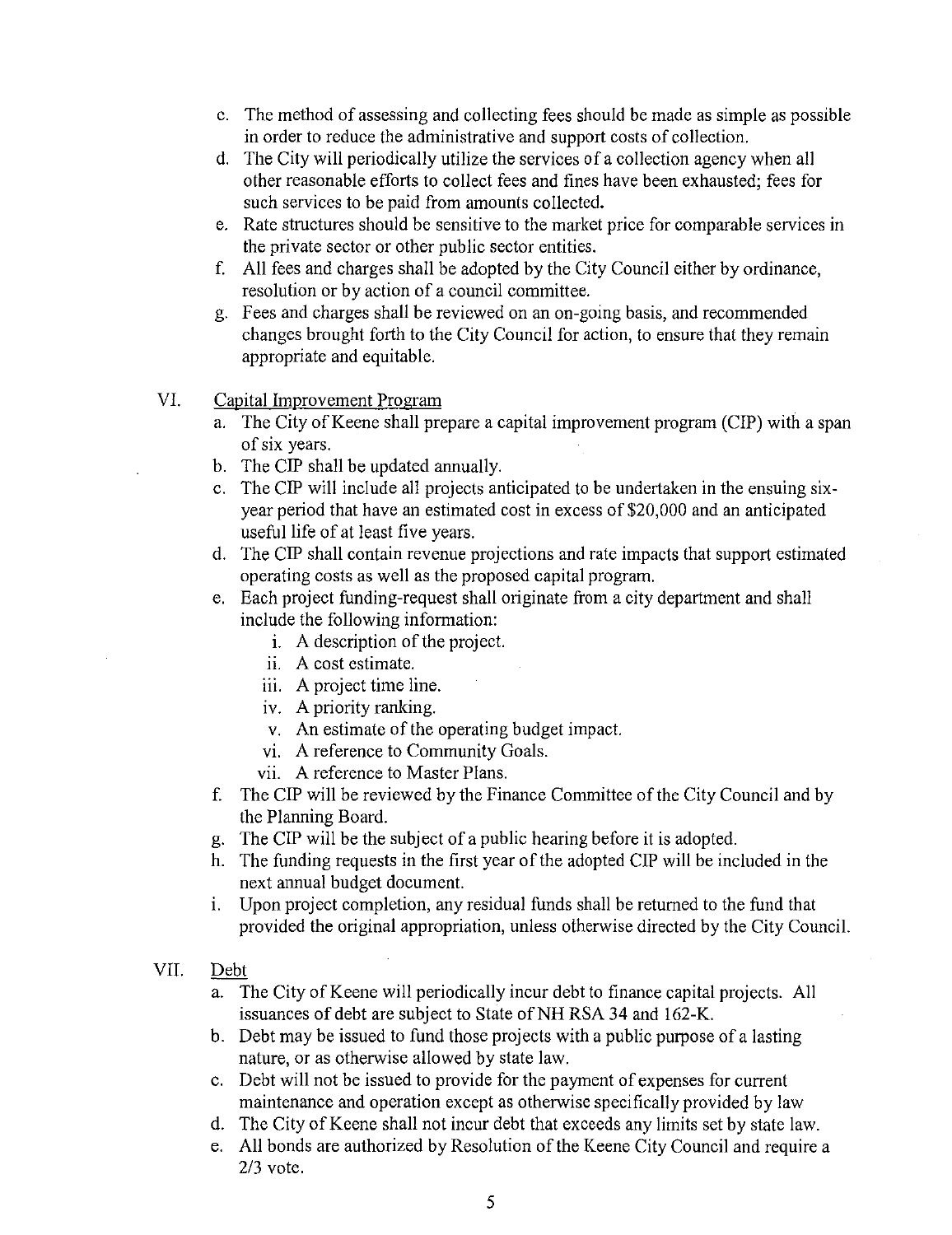- f. The City of Keene may use the services of a financial advisor to assist in preparing for, and executing, any sale of bonds. Said services shall be obtained as the result of a Request for Proposals (RFP) process, which shall be conducted at a minimum of once every five (5) years.
- g. The City of Keene shall acquire the required services of bond counsel as the result of a Request for Proposals (RFP) process, which shall be conducted at a minimum of once every five (5) years.
- h. Form. The City of Keene has issued three types of bonds:
	- 1. General Obligation Bonds repayment is backed by the full taxing power of the City of Keene.
	- ii. Tax Increment Financing Bonds repayment is first backed by the revenue stream generated by increased revenues created within an established Tax Increment Financing District; to the extent that the increased revenues created within the district are not adequate, the repayment of the bonds would then be backed by the full taxing power of the City of Keene.
	- ill. Refunding Bonds these bonds are issued to refinance outstanding bonds before their term in order to either remove restrictions on the original bonds and/or to take advantage of lower interest rates. Repayment is backed by the full taxing power of the City of Keene.
- 1. Competitive sale is the preferred method of sale, however negotiated sales may occur for a current or advance refunding, or for other appropriate reasons.
- j. Term
	- 1. Debt will be incurred only for those projects with a useful life of at least five (5) years.
	- i. The term of any debt incurred by the City shall be limited to no greater than the expected useful life of the improvement.
- k. The use of short-term financing, lease or lease·purchase agreements shall be kept to a minimum.
- 1. The City of Keene will contain its General Fund debt service and capital outlay appropriations, on a five-year average, at or less than 15% of the General Fund budget.
- m. Other funding sources -- to the extent they are available, the City of Keene will actively pursue
	- i. Grants that reduce the city's initial investment in project/improvement
	- ii. Grants that contribute to the on-going debt service for city project(s)

### VIII. Capital Assets

- a. The City of Keene will develop and maintain a computerized capital asset system and database, including the necessary procedures and policies, to ensure the accurate and timely recording and reporting of additions, modifications, improvements, transfers and disposal of capital assets in accordance with generally accepted accounting principles (GAAP).
- b. Capitalization of equipment, buildings, land and improvements other than buildings (if one or more of the following criteria are met):
	- 1. Cost (if known) or fair market value is greater than or equal to \$5,000 and useful life is greater than one year for new or replacement items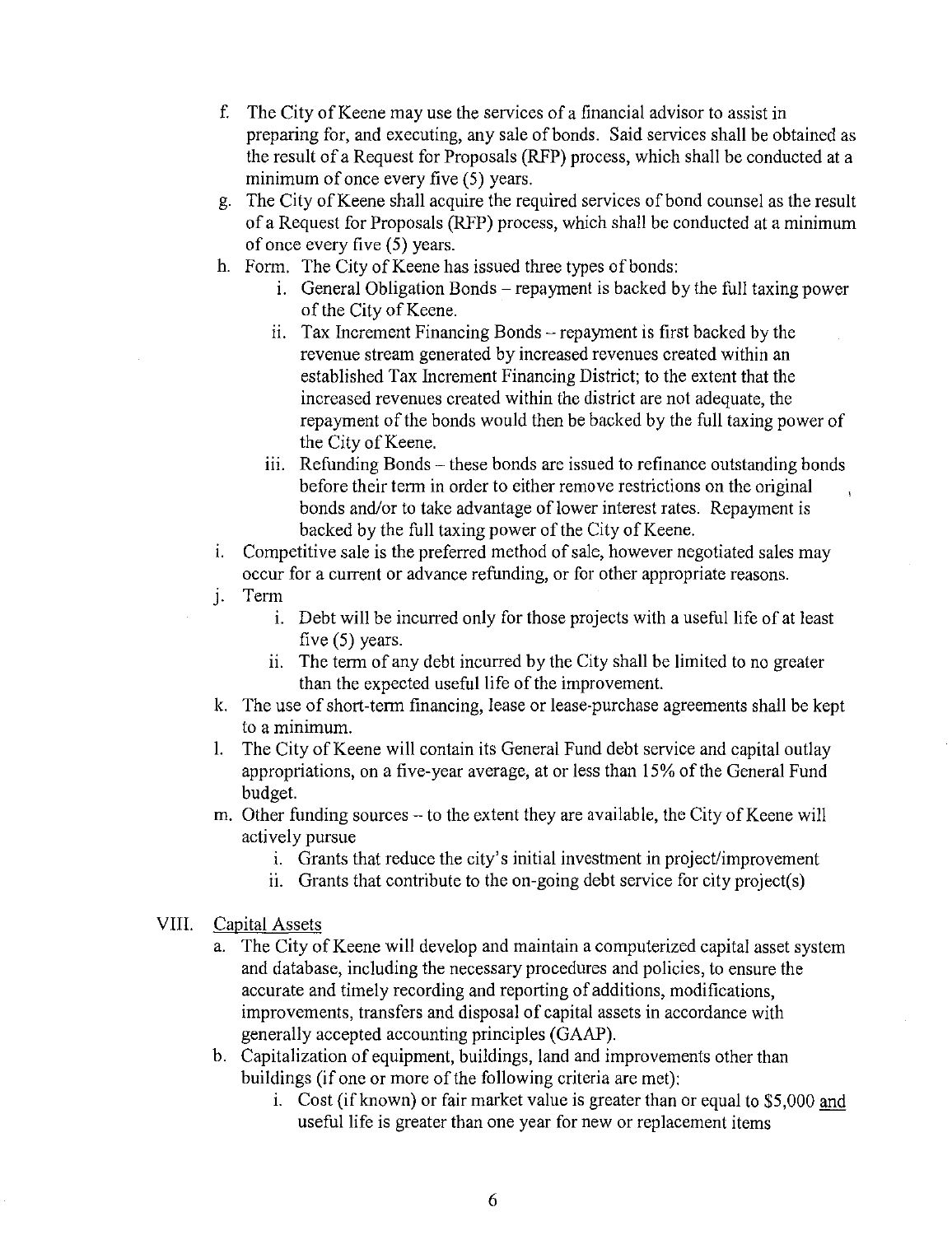- $\overline{\text{ii}}$ . In the case of modifications and upgrades, cost is greater than or equal to \$5,000 for equipment, and \$10,000 for buildings and other improvements and the changes accomplish one or more of the following:
	- 1. Prolongs the useful life of the asset
	- 2. Adapts the asset to a new or different use
	- 3. Substantially increases the value of the asset
	- 4. Does not substantially replace a current asset
- iii. All land acquisitions will be capitalized at cost (if known) or fair market value
- iv. The total cost of placing an asset into service condition will be capitalized.
- c. Capitalization of infrastructure
	- i. Cost greater than or equal to \$10,000 and useful life greater than five years
	- ii. The depreciation approach will be utilized for the reporting of all infrastructure
- d. Depreciation: straight-line depreciation will be used to depreciate all depreciable capital assets over the estimated useful life of each asset, as determined by industry standards.
- e. Asset Classification: assets will be recorded within broad asset groups (e.g. land, buildings, etc.).
- f. Budgeting: the budgeting of capital assets will be in a manner that will facilitate the identification and recording of the asset in accordance with this policy.
- IX. Stabilization Funds
	- a. Unallocated Fund Balance.
		- i. That portion of available funds within each fund that can be used to offset emergency expenditures, a downturn in collection of significant revenues, or other unforeseen events.
			- 1. Unallocated fund balance for the General Fund will be maintained at between seven  $(7)$  and ten  $(10)$  percent of the sum of the total of the General Fund annual operating budget and the property tax commitment for the school (both local and state) and the county.
			- 2. Unallocated funds in all other budgeted funds should be maintained at between five (5) and ten (10) percent of the annual operating budget for that fund.
	- b. Self-funded health insurance.
		- 1. The City shall retain funds for its self-funded health insurance program. The intended purposes for these funds are to provide a measure to smooth rate fluctuations, to accommodate an unforeseen increase in claims, and to provide financial protection from run-out costs in the event the city moves toward a fully insured plan. The amount retained shall not exceed three months of estimated claim costs.
	- c. Capital Reserves.
		- 1. Capital Reserves are reserves established under State of NH law, invested by the Trustees of Trust Funds, for several purposes that include the construction, reconstruction, or acquisition of a specific capital improvement, or the acquisition of a specific item or of specific items of equipment, or other purposes identified in RSA 34, relating to Capital Reserve Funds for Cities.
		- i. The City of Keene has established the following capital reserves: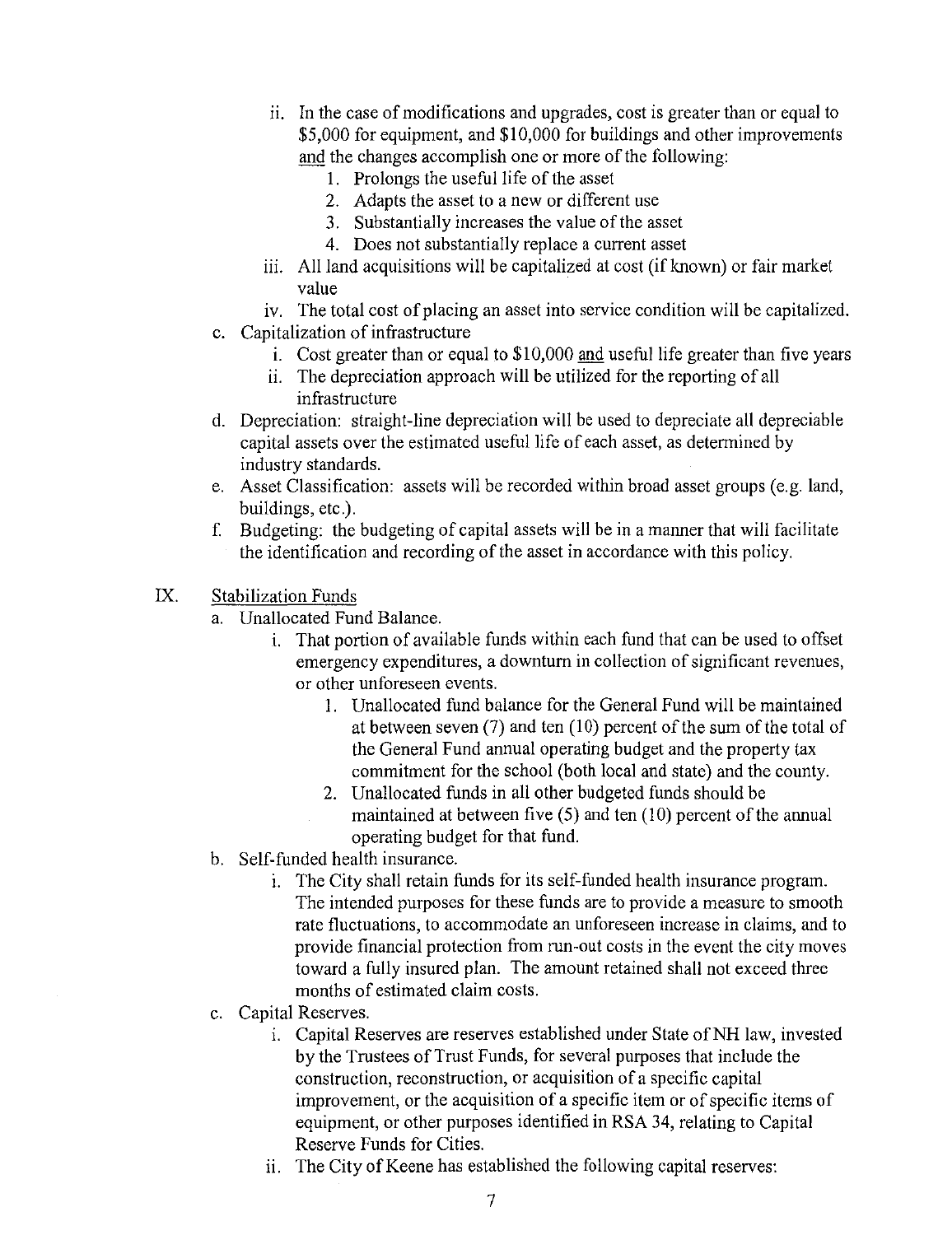- 1. Fire Equipment Capital Reserve for the acquisition or significant rehabilitation of fire apparatus
- 2. Ambulance Capital Reserve for the acquisition or significant rehabilitation of ambulances
- 3. Intersection Improvements Capital Reserve  $-$  for the rehabilitation or reconstruction of existing intersections
- 4. Collection Development Capital Reserve for the development of the collection of the Keene Public Library
- 5. Hazardous Waste Site Capital Reserve for the clean-up, mitigation and testing associated with the old City landfill located at 580 Main Street
- 6. Railroad Land Project Capital Reserve -for the development of City-owned land located along the former railroad bed
- 7. Transfer/Recycling Center Capital Reserve for the repair and replacement of existing infrastructure, systems and equipment
- 8. City Hall Parking Deck Capital Reserve for the repair and replacement of existing infrastructure, systems and equipment
- 9. Wells Street Parking Facility Capital Reserve for the repair and replacement of existing infrastructure, systems and equipment
- 10. Landfill Closure Capital Reserve for the closure and postclosure costs associated with the City landfill located at Route 12 North.
- II. Wastewater Treatment Plant Capital Reserve for the repair and replacement of major components of plant, including equipment and building
- 12. Martel Court Pumping Station Capital Reserve for the repair and replacement of major components of station, including equipment building
- 13. Sewer Infrastructure Capital Reserve for the repair and replacement of existing infrastructure, systems and equipment including pump stations and the collection system
- 14. Water Treatment Facility Capital Reserve for the repair and replacement of major components of facility including pumps, controls, chemical systems, etc., and building components
- 15. Water Infrastructure Capital Reserve for the repair and replacement of major components of existing infrastructure, systems and equipment including wells, lift stations, tanks, etc., and the distribution system
- 16. Fleet Equipment Capital Reserve for the replacement of vehicles and equipment under the control of Fleet Services
- 17. Bridge Capital Reserve for the construction, reconstruction and rehabilitation of bridges.
- 18. Main Street/Marlboro Street/Winchester Street Intersection Improvements Capital Reserve - for the design and construction of a round-about at the intersection of Main Street, Marlboro Street and Winchester Street.
- IX. Deposits of Excess Funds
	- a. Objectives (in priority order):